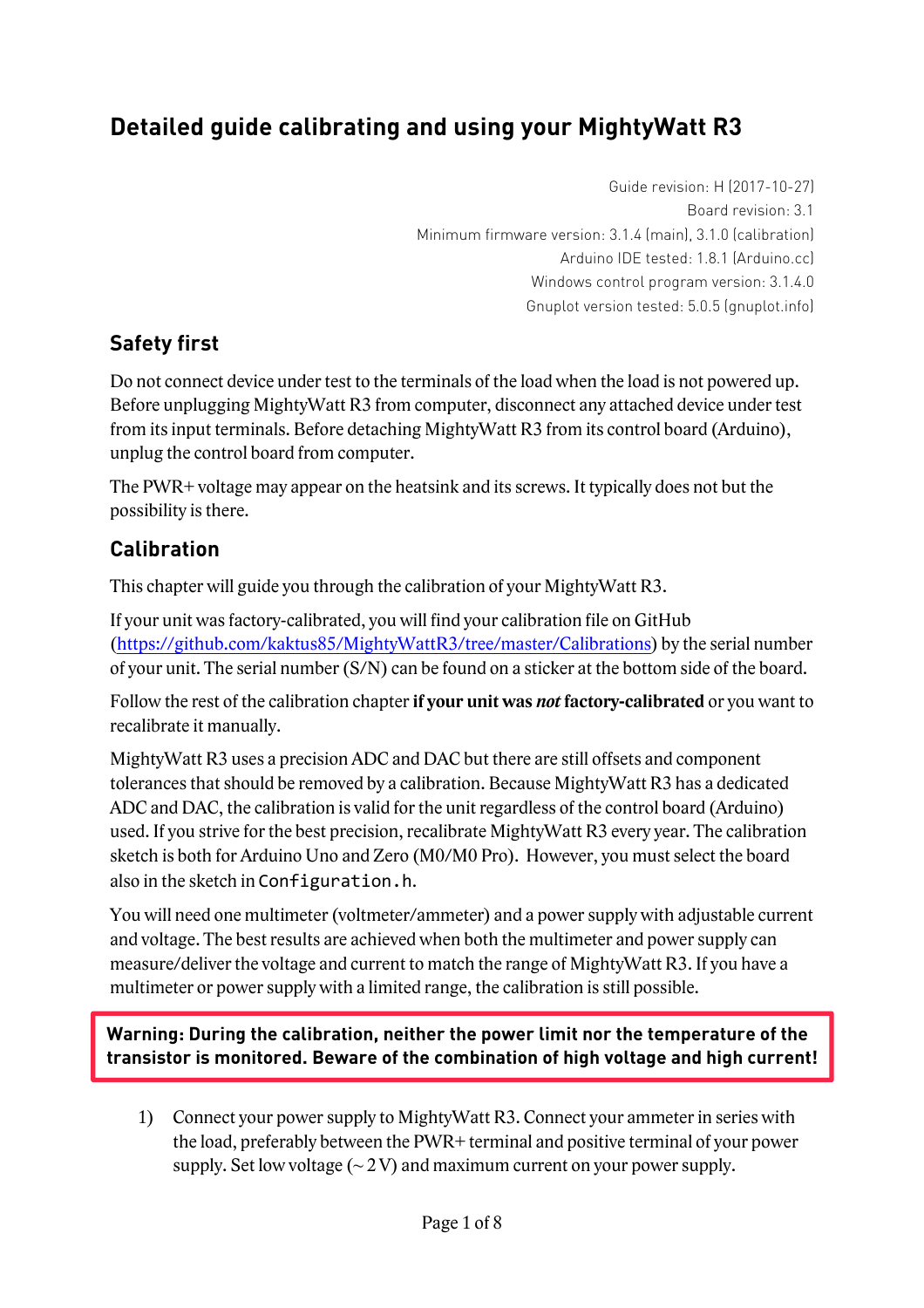- 2) Open the calibration sketch in Arduino IDE.
- 3) Select the correct board in Arduino IDE in **Tools** → **Board**. Use *native USB* on Arduino Zero (M0/M0 Pro) boards. **Warning:** Arduino IDE discriminates between Arduino Zero and Arduino M0 Pro. Select the correct version, otherwise MightyWatt will not function properly.
- 4) Select the correct COM port in Arduino IDE in **Tools**  $\rightarrow$  **Port**.
- 5) Go to Configuration.h. Uncomment the line (remove "//") that defines your board (*#define UNO* or *#define ZERO*), comment out the other line (put "//" at the start of the line). Uncomment the line that defines your ADC type – either 12-bit (*#define ADC\_TYPE\_ADS1015*) or 16-bit (*#define ADC\_TYPE\_ADS1115*), comment out the other line.
- 6) Go back to MightyWattR3\_Calibration and find the line 100 (*/\* Calibration \*/*) where the calibration area starts. Line numbers are shown at the left bottom corner of Arduino IDE. You can change the number of calibration points for every range by modifying the *#define CALIBRATION\_POINTS* line.
- 7) Go to the line 120 where the current calibration (Part 1) starts. If your power supply or ammeter is not capable of delivering/measuring the maximum current your MightyWatt R3 can handle, limit the *DAC\_PERC\_I\_HI\_RANGE\_MAX* value, if it can, leave the 99% there. This value determines the percentage of maximum possible current on high-current range that will be used in the calibration. For example, if your MightyWatt R3 is rated 24A and you only have 10A power supply, the calibration should end at  $10 / (24 \times 1.06) = 39\%$ . Assume 6% overrange on the MightyWatt R3 current – multiply the rated maximum by 1.06. Write only the integer part of the percent, without the the percentage sign (e.g. *#define DAC\_PERC\_I\_HI\_RANGE\_MAX 39*). Do not write more than 99%.
- 8) Upload the sketch into your board using the arrow in the top left corner of Arduino IDE.
- 9) Open your Excel calibration aid spreadsheet and clear the already-written sample values in Part 1.
- 10) Start the Serial Monitor console on the Arduino IDE by clicking on the magnyfying glass icon in the top right corner of Arduino IDE. If you are using Arduino Uno, select baud rate 9600 in the console window that will open (if not already selected) and restart the Serial Monitor. Arduino Zero (M0/M0 Pro) should work regardless of the baud rate set. When you open the console, it will prompt you to select the current range (low or high). If nothing is displayed, close the console, re-upload the sketch and open the console again. You will need to calibrate both current ranges. Select the one you want to start with.
- 11) Then, the console should show two kinds of values: the DAC value and the ADC value plus you should have a reading on your ammeter. It may take up to 3 seconds before the ADC value is displayed. Write the DAC, ADC and ammeter value into the spreadsheet calibration file and do not close the serial monitor.
- 12) Send any character (except "q") to the Arduino via the serial monitor. This will advance one iteration in the cycle, raising the current. Repeat until all points are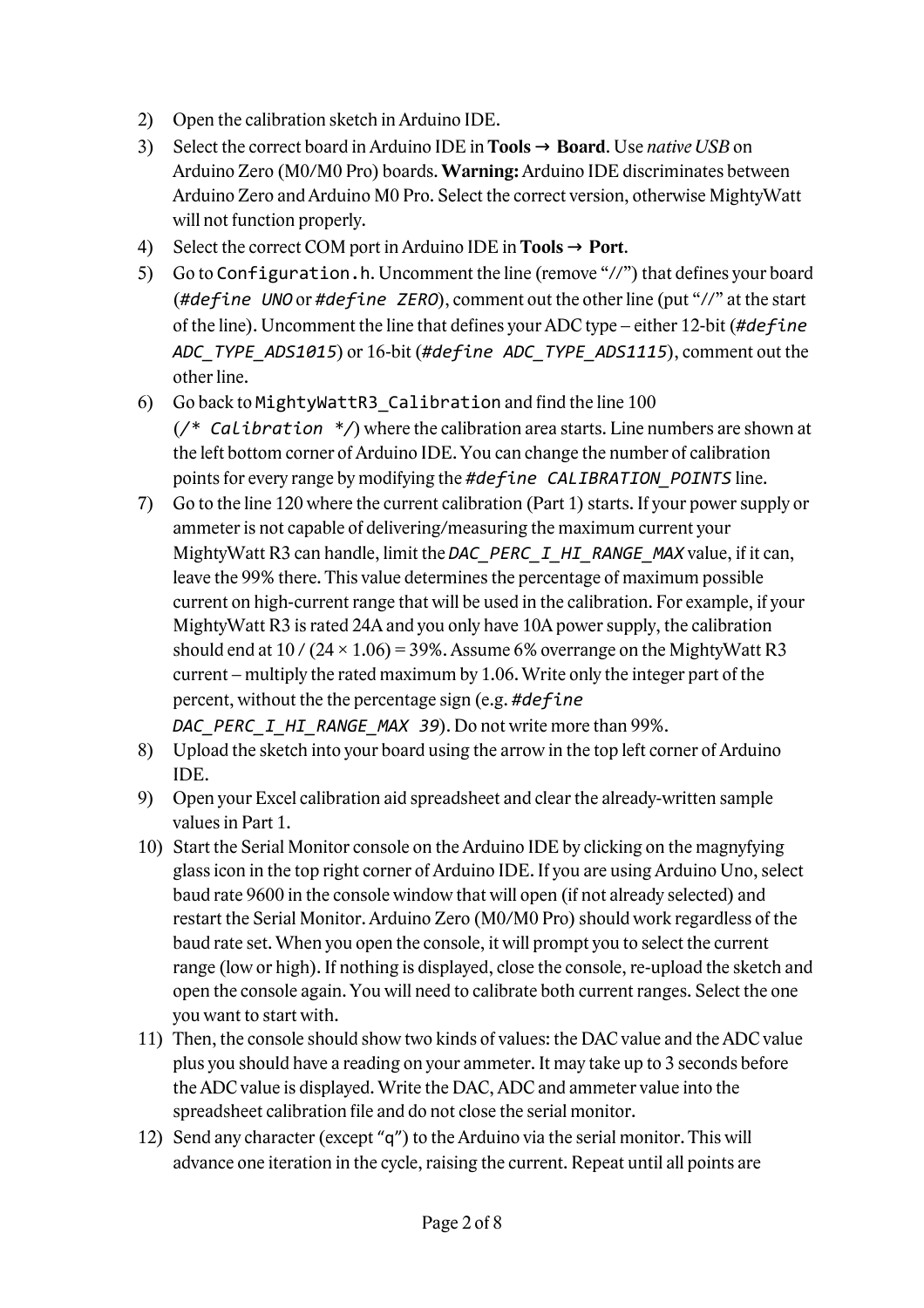measured and then send any character (except "q") once again until the console prompts you to continue with the calibration and ask for the current range you want to continue with. If you are satisfied with the results of the calibration, select the other range and repeat the same procedure. After you have measured all calibration points, type send "q" to finish.

- 13) After you put all the calibration values into the spreadsheet, Part 1, it will show the calibration values, which you will later put into Configuration.h of the main sketch.
- 14) Close the console and go to line 103. Comment out *#define CALIBRATE\_CURRENT* and uncomment *#define CALIBRATE\_VOLTAGE*.
- 15) Set your power supply to low current  $(-0.2 \text{ A})$  and 32 V (or maximum voltage if your power supply cannot go to 32 V). **For safety, lower the current first, then increase the voltage**. Connect MightyWatt R3 directly to the power supply, connect sense cables from SENS-/SENS+ to the power supply terminals too and connect your voltmeter to the same point where the sense cables end. This way the measured voltage by the MightyWatt R3 will not be affected by the cable resistance. If you are unable to use the 4-wire connection (PWR and SENS terminals), use only 2-wire connection (PWR terminals only) and comment out line 263.
- 16) Voltage calibration (Part 2, line 236) follows the same principle as Part 1. Adjust the maximum calibration voltage (percentage of rated range) in *DAC\_PERC\_V\_HI\_RANGE\_MAX* in the same fashion as you did with the current. For example, if your MightyWatt R3 is rated 30V and you only have 20V power supply, the calibration should end at 20 / (30  $\times$  1.06) = 63%. Assume 6% overrange on the MightyWatt R3 voltage – multiply the rated maximum by 1.06. Write only the integer part of the percent, without the the percentage sign (e.g. *#define DAC\_PERC\_V\_HI\_RANGE\_MAX 39*). Upload the changed sketch into Arduino and start the Serial Monitor. Again, two sets of values are needed – one for the low voltage and one for the high voltage range. Do not write more than 99%.
- 17) Put the measured values into the Excel calibration aid file, Part 2, replacing any values that may have already been there. It will show your calibration values, which you will put into Configuration.h of the main sketch.
- 18) Open the main sketch and locate Configuration.h (not the one in the calibration sketch). Copy the calculated calibration values and the date of calibration from Excel into the */\* Calibration \*/* part of the Configuration.h file. The cells in Excel are conveniently arranged so that you can easily copy&paste them into the Configuration.h file.
- 19) Continue with the next part: **Main sketch**.

#### **Main sketch**

The main sketch was tested for Arduino Uno and Zero (M0/M0 Pro). However, you must select the board also in the sketch.

- 1) Open the sketch in the Arduino IDE.
- 2) Select the correct board in the Arduino IDE in **Tools** → **Board**. Use *native USB* on Arduino Zero (M0/M0 Pro) boards. **Warning:** Arduino IDE discriminates between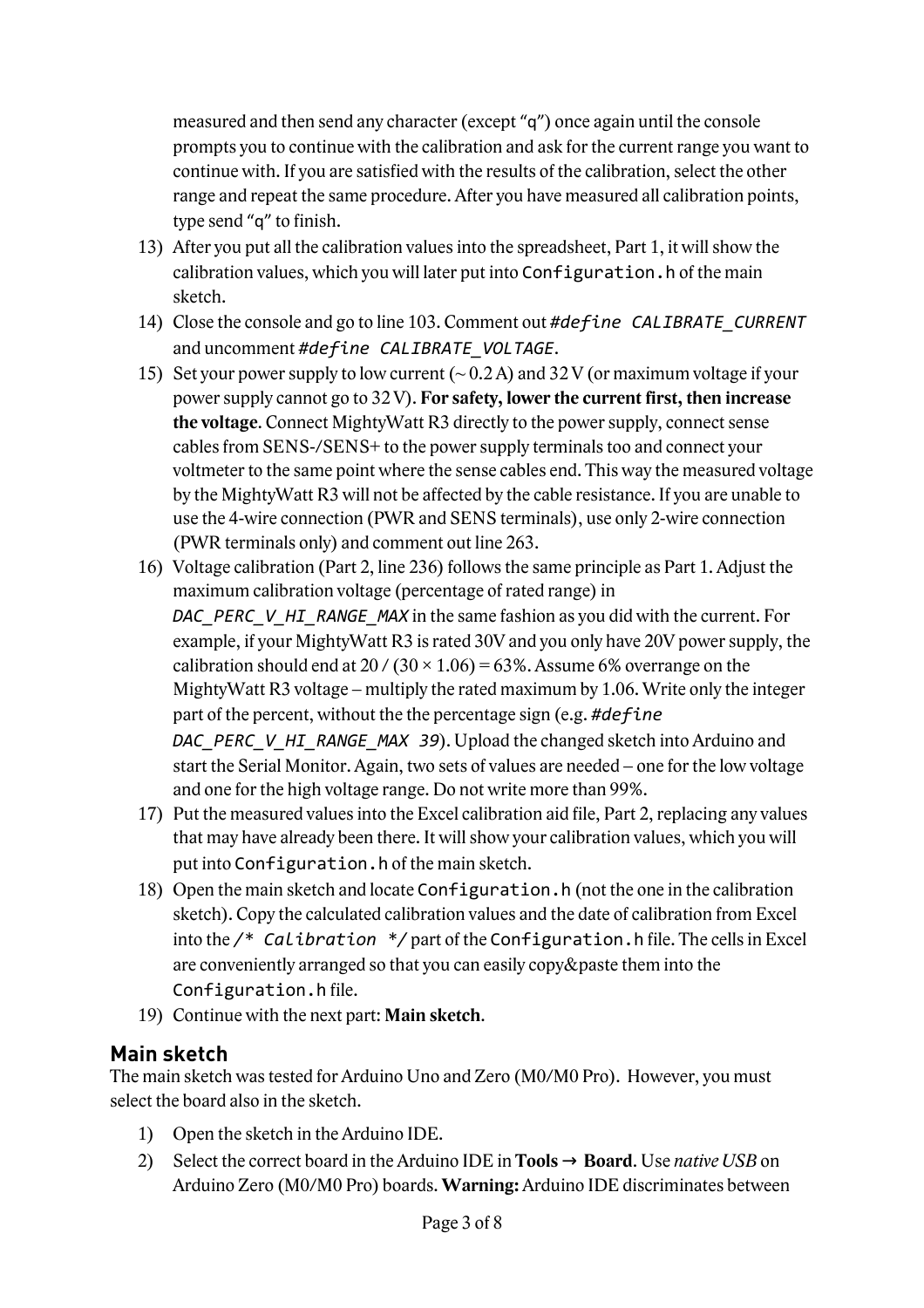Arduino Zero and Arduino M0 Pro. Select the correct version, otherwise MightyWatt will not function properly.

- 3) Select the correct COM port in Arduino IDE in **Tools**  $\rightarrow$  **Port**.
- 4) Go to Configuration.h. Uncomment the line (remove "//") that defines your board (*#define UNO* or *#define ZERO*), comment out the other line (put "//" at the start of the line). Uncomment the line that defines your ADC type – either 12-bit (*#define ADC\_TYPE\_ADS1015*) or 16-bit (*#define ADC\_TYPE\_ADS1115*), comment out the other line.
- 5) Upload the sketch into your board using the arrow in the top left corner of Arduino IDE.

## **Windows control program**

MightyWatt R3 is controlled over a virtual COM port. This is used in the Windows software.

### **1. Connecting to MightyWatt R3**

Connect the USB cable from the load to the computer, then start the program and in the **Connection** menu select the Arduino board you are using and then the correct COM port.

### **2. Manual control and measured values**

**Manual control** immediately sends the desired setting to MightyWatt R3. **Stop** button will set the load to zero current. Continuously measured values are displayed in **Values** box.

## **3. Software-controlled modes**

MightyWatt R3 has internal analog circuitry to keep constant current (CC) or constant voltage (CV). Other modes are maintained in a software feedback loop but physically are either CC or CV.

## **3.1. Constant power and constant resistance**

Can be selected to be internally as either constant current or constant voltage. If you don't know which mode to select, start with CC mode.

## **3.2. Software-controlled voltage**

This mode is handy when the phase of the device under test (DUT) is opposite of the normally-expected phase for voltage. Typically, a device will decrease its voltage when it is loaded (more current is drawn from it). In specific situations, the voltage can increase with the current. In such cases, the analog circuitry that keeps CV will not be able to function properly. However, it is possible to achieve CV in a software-feedback loop. That is what this mode does. Internally, it is set to CC and tries to maintain constant voltage by adjusting the current.

## **3.3. Maximum power point tracker (MPPT)**

Some devices, namely photovoltaic cells and fuel cells, have an operating point where their output power is at a maximum. This mode can adaptively track the peak power. Internally, it is set to CV and tries to manipulate the voltage in such a way that the power is the highest possible. When you are setting the MPPT, you can enter initial voltage. If you leave zero in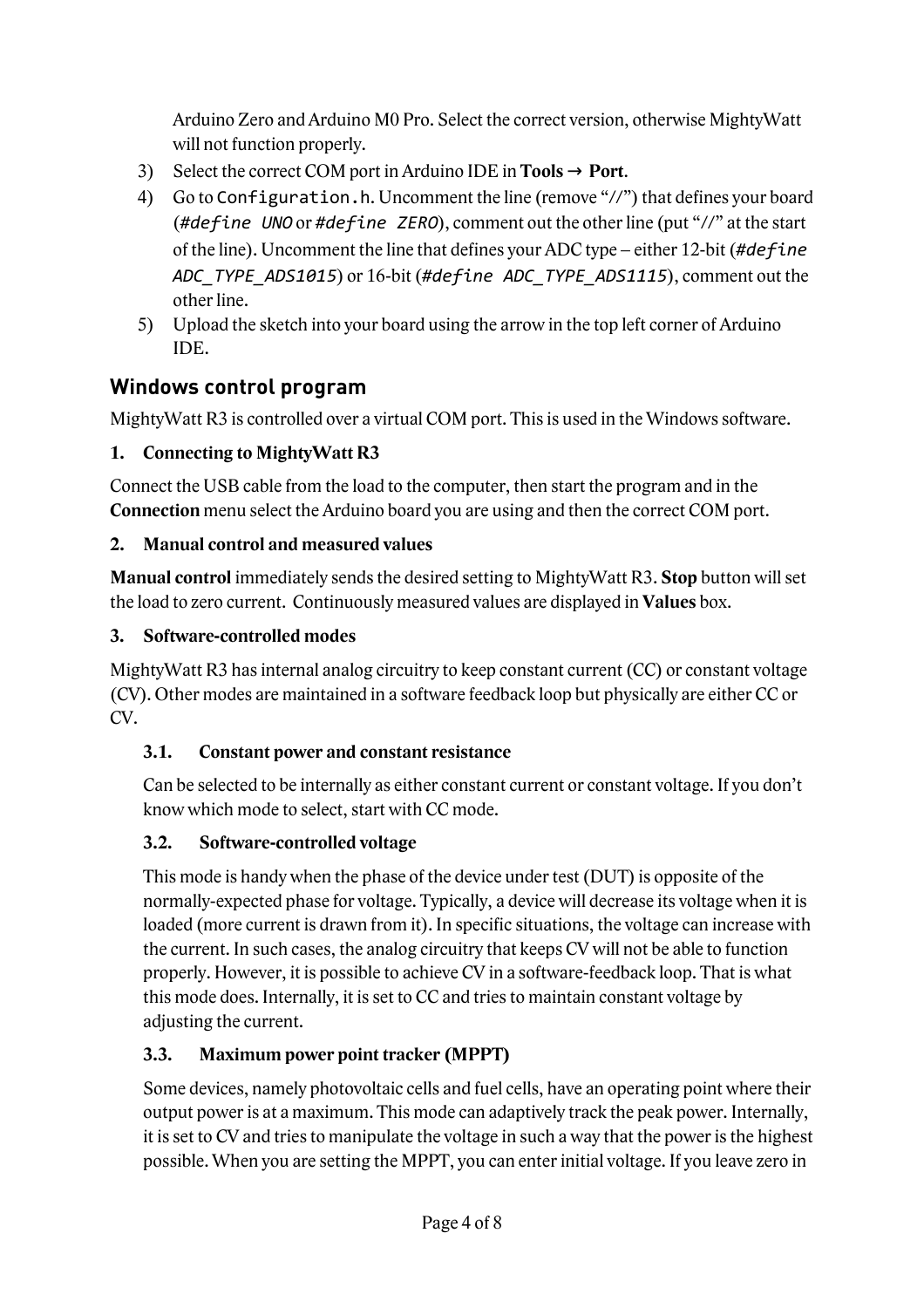the box, MightyWatt R3 will set 90% of the open-circuit voltage as the initial guess. This function is experimental and may not work correctly with all types of DUTs.

#### **3.4. Simple ammeter**

MightyWatt R3 can also be used as a standalone ammeter with voltmeter, without acting as a load. Select Simple ammeter in **Manual control** and press **Set** button or select this mode in **Program** control as one of the program steps. This mode will force the main transistor to fully open. Autoranging on both current and voltage is enabled. To use the built-in voltmeter together with the ammeter, switch **Voltage sense** to **Remote** mode.

#### **4. Programmable watchdog**

**Watchdog** can stop the load in case current, voltage, power or resistance rises above or drops below the set value.

#### **5. Voltage sensing**

**Voltage** can be **sensed** either locally at the power (PWR) terminals or remotely using another pair of cables – from the sense (SENS) terminals. Remote voltage sense (4-wire, Kelvin) effectively removes the voltage drop introduced by the cable resistance from measurements. This is the preferred mode of measurement when the voltage is important to be measured precisely.

### **6. Programmatic control**

More complex behaviour can be programmed using the **Program** box. You can select any combination of controllable variables (current, voltage, power, resistance, software-controlled voltage or maximum power point tracker) and assign it any **value** for any **duration**. Moreover, a condition similar to the watchdog function can be set to each program item. The **skip if** condition will terminate the current program item and jump to the next one. If **Watchdog** is enabled, it is active in program mode as well and will terminate the program if it trips.

It is possible to create several program items which will be executed consecutively after you click the **Start** button. You can use either **constant** value or linear **ramp** from an initial value to a final value. The initial value can be copied from **previous** program item. In this case, the last measured value of the preceding program item will be used as the starting value for the next item. Besides **constant** and **ramp** modes, you can also control **user pins**, which are pins on Arduino otherwise unused by MightyWatt R3 hardware. This can be useful when you need to trigger an external circuit. You can repeat the program procedure by enabling **loop** and setting it to either a specific number of loops or run the program in an infinite loop. It is possible to save the current program procedure to a XML file. To do so, click **Program items** → **Save**.

Loading a program procedure can be done in two ways: Either adding the items from a XML file or overwriting existing items with those from a XML file. Adding does not change any other settings, overwriting will also overwrite the loop setting, logging period setting and if the load is connected at that moment, then also 2-wire/4-wire mode, measurement filter, LED brightness, LED rules and fan rules. To add items, select **Program items** → **Add**. To overwrite items and settings, select **Program items** → **Replace.**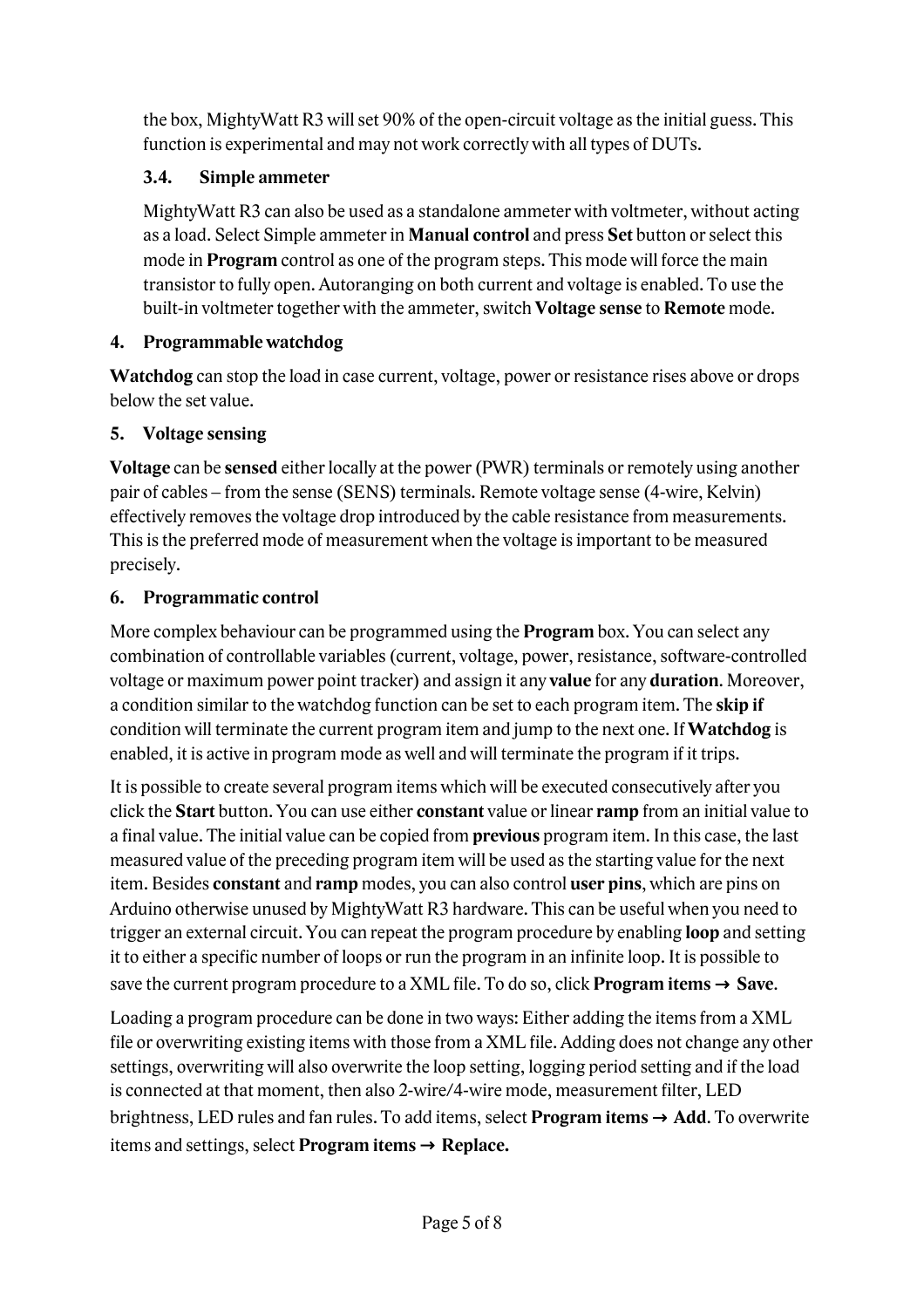#### **7. Data logging**

Data can be saved into a simple tab-delimited text file that can be easily imported into Excel. A data file must be created before logging is possible. Use the **Logging** menu to create a **New File**. The sampling period can be adjusted in **Logging** → **Settings**. For the maximum logging speed, set the value to zero. The true maximum logging frequency is approximately 220 Hz when using Arduino Uno and 237 Hz when using Arduino Zero (M0/M0 Pro). Logging is activated and deactivated separately for manual control (**Log Manual**) and for program (**Log Program**). Program logging will start after clicking the **Start** button and will terminate when the program finishes. Manual logging will be active only when a **Program** is not running; *i.e.* during **Manual control**. The time value in logged data is referenced to the time when the file was created. Data is written into the file continuously so you won't lose them in case the program crashes.

#### **8. Settings**

You can set the LED behaviour, fan behaviour and the measurement filter in **Settings**. Choose the LED brightness in **Settings**  $\rightarrow$  **LED**  $\rightarrow$  **Brightness** and the cases when it will be lit in **Settings** → **LED** → **Rules**. The rules for when the LED is on are combined (ORed). Similarly, the rules of fan control can be selected in **Settings** → **Fan**. For safety reasons, the fan can never be turned fully off. It can either be always on or off in situations where the power dissipation is low and the temperature also. **Auto quiet** has more relaxed rules than **Auto cool**. For the best accuracy of measurement, keep the system as cool as possible by letting the fan run continuously. A 42-period (~200 ms) triangular weighted moving average filter is implemented in the firmware to the smooth noise from measurements. This filter can be enabled or disabled in **Settings** → **Measurement filter**. Use the unfiltered setting only for fast measurements.

Because the load can impose millisecond-long glitches during range switching, the autoranging feature can be disabled for current and voltage in their control modes in **Settings** → **Autoranging**. That means the current autoranging will be disabled when the load is in CC mode. Voltage autoranging will not be affected in CC mode. In CV mode, it will be the opposite. Accuracy for low current or voltage may be lowered when autoranging is disabled.

You can save and load settings to/from a XML file. This is the same file used for saving Program items and the save (**Settings** → **Save**) does the same as in Program items. Load (**Settings** → **Load**) will only load settings, without affecting Program items.

#### **9. Tools**

The tools menu contains **Integrators and statistics** toolbox that displays statistical information for the measured values and allows the integration of charge and dissipated energy (heat). In the toolbox, press **Start (Stop)** to initiate (halt) the data gathering. Press **Log snapshot** to log the displayed values to the log file. The button is enabled only when a log file is opened. You can enter an additional header for the data in the **User note** text box. Check **Offset log** to offset the logged data to the right so they are in different columns than the regular log data. This may help with the subsequent processing in your favourite spreadsheet application.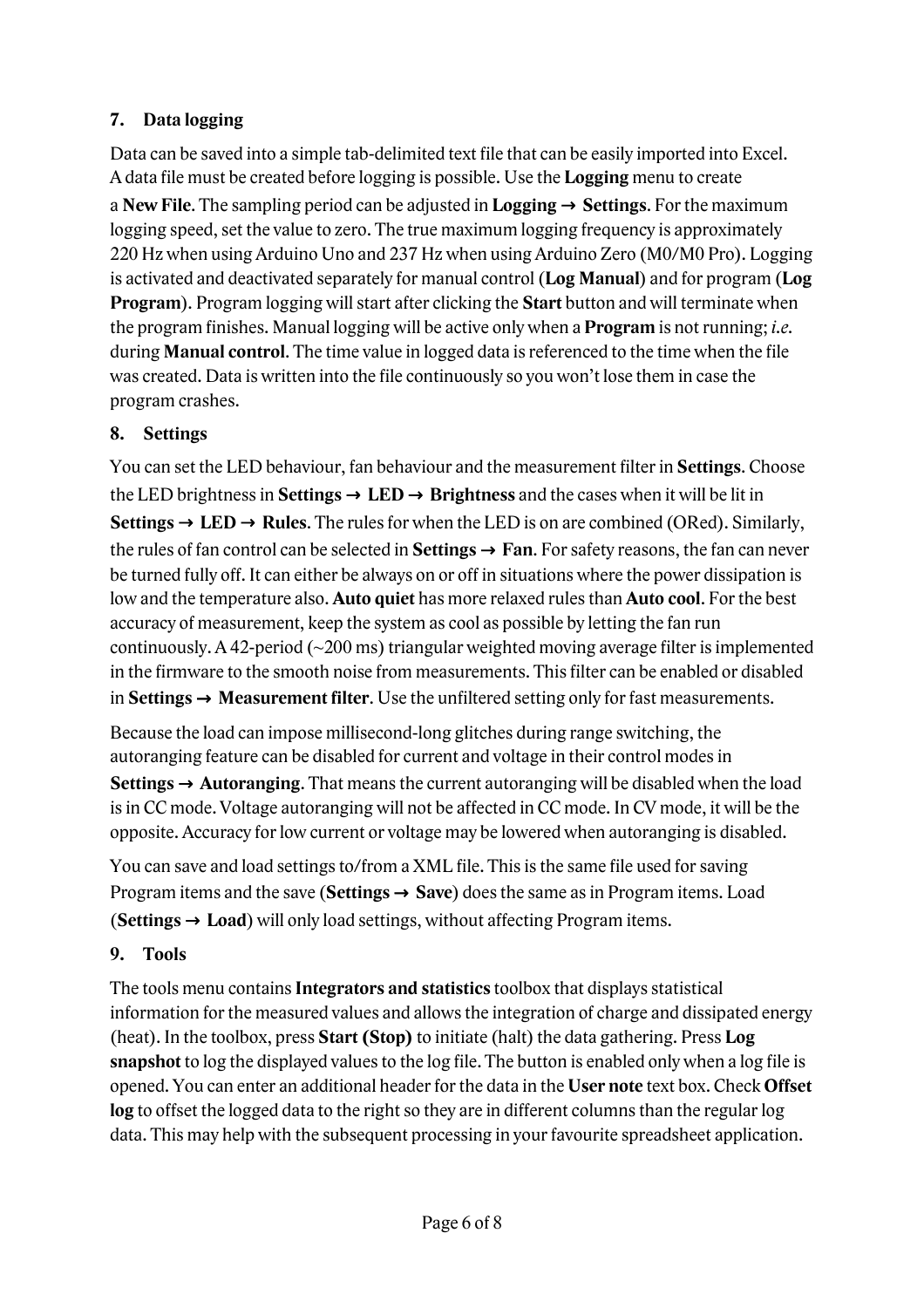A plot of the recent voltage, current, power and resistance is possible if you have installed gnuplot – a free software for creating graphs (www.gnuplot.info) – and MightyWatt connected. Select **Tools** → **Plot (gnuplot)** and the period from which the data will be displayed. If the control software does not find gnuplot installed in the default location, it will ask you to locate its executable manually and then will create a text file (gnuplotpath.txt) with this path so you won't have to locate it again. Data is gathered automatically but can be cleared manually using **Tools** → **Plot (gnuplot)** → **Clear data**. Graphs are updated once per second. Because gnuplot is started as an external application by the Windows control program, it must be closed again through the Windows control program by selecting **Tools** → **Plot (gnuplot)** → **Close plot**.

When MightyWatt R3 is connected, you can set or reset the unused pins to control your external circuit. Use **Tools** → **User pins** to set or reset the pin you want. The menu item is checkable – a checked pin means it is set (logical high).

#### **10. Compensating maximum power dissipation for series resistance**

When you run the load in 4-wire mode, the cable resistance is not reflected in the maximum power dissipation. The load will dissipate less power because some of the power is dissipated in the cables. You can also deliberately add a power resistor in series with the load to lower the heat burden at the load. The load will, however, limit the power to the calculated value – not the actual power it is dissipating. For example, if you add a 100W, 1Ω resistor and run 9A across it, the power dissipation over the resistor will be 81W and the program would stop, alerting you on power overload. For these cases, it is possible to compensate for the extra series resistance. Select **Settings** → **Series resistance**. A pop-up window will appear that lets you specify the series resistance. The load will now assume that you are dissipating some of the power  $(R \cdot I^2)$ externally and raise the total power rating in the 4-wire mode. You can also enter the power rating of your external resistance and select to stop the load automatically when the power is exceeded for more than one second. This automatic stop works in both 2-wire and 4-wire mode. Use series resistance feature with caution as wrong values may cause MightyWatt R3 to overheat. **Watchdog** and "Skip if" field in **Program** mode work always with the calculated (total) power dissipation.

#### **11. Information on device ranges**

You can see some of the hardware limits of MightyWatt R3 by clicking on  $\text{Help} \rightarrow \text{Device Info}$ . The displayed values are calculated from the calibration values and generally taken from Configuration.h.

#### **12. Thermal protection**

Because power dissipation can be high in MightyWatt R3, it constantly monitors the temperature of the main MOSFET. The temperature displayed is lower than the true junction temperature so a healthy safety margin is preferable. That is why the maximum temperature is set at 110 °C, which corresponds to about 145 °C junction temperature at 25 °C ambient temperature. MightyWatt R3 will automatically stop when overheat is detected.